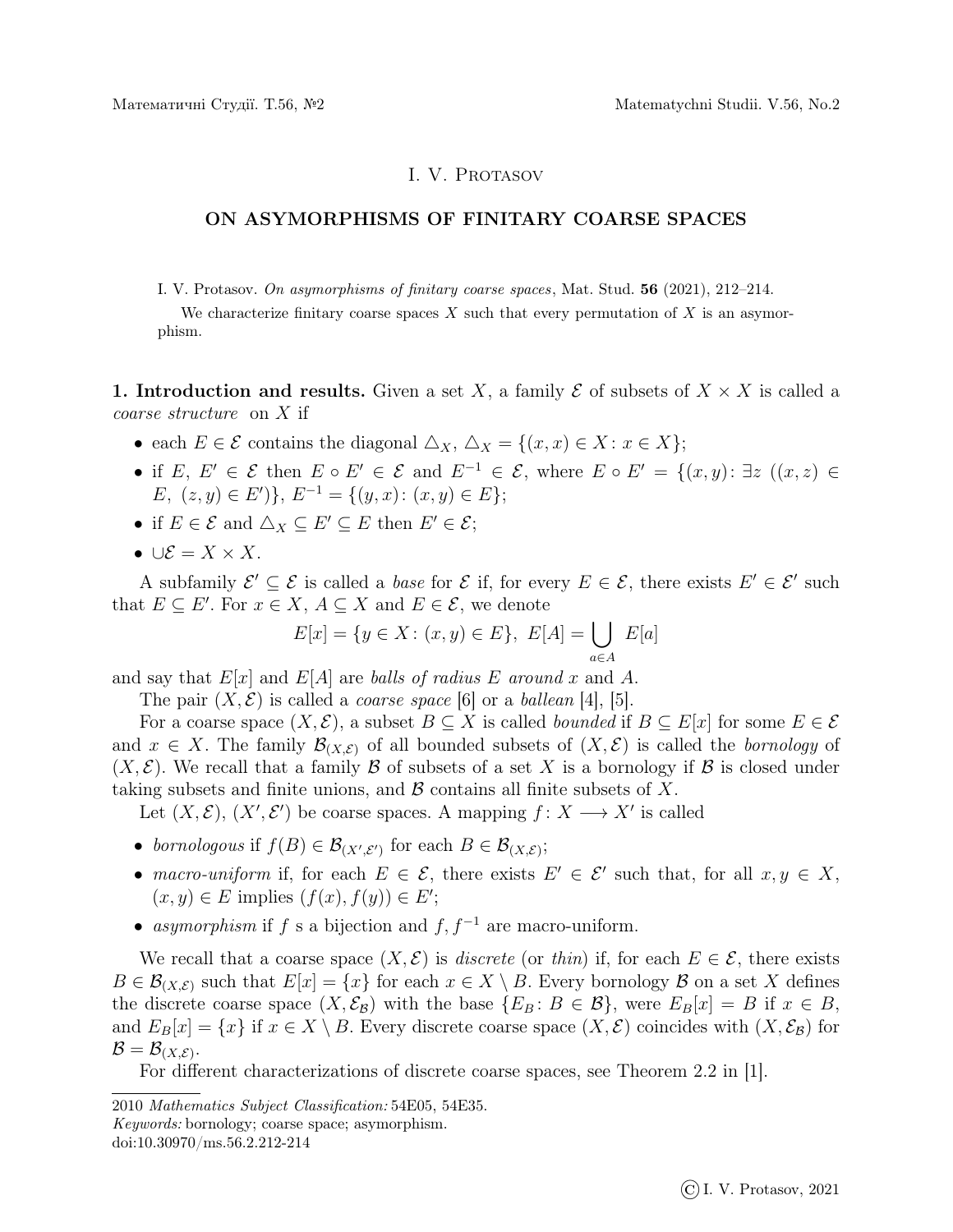**Theorem 1.** Every bornologous mapping  $f: X \longrightarrow X$  of a coarse space  $(X, \mathcal{E})$  is macrouniform if and only if  $(X, \mathcal{E})$  is discrete.

A coarse space  $(X, \mathcal{E})$  is called

- locally finite if each ball  $E[x]$  is finite, equivalently,  $\mathcal{B}_{(X,\mathcal{E})} = [X]^{<\omega}$ ;
- finitary if, for each  $E \in \mathcal{E}$  there exists a natural number n such that  $|E[x]| < n$  for each  $x \in X$ .

Let G be a transitive group of permutations of a set X. We denote by  $X_G$  the set X endowed with the coarse structure with the base

 $\{\{(x, gx) : g \in F\} : F \in [G]^{<\omega}, \ \ id \in F\}.$ 

By [2, Theorem 1], for every finitary coarse structure  $(X, \mathcal{E})$ , there exists a transitive group G of permutations of X such that  $(X, \mathcal{E}) = X_G$ . For more general results, see [3].

Let X be a set,  $\kappa$  be a cardinal,  $\mathcal{S}_X$  denotes the group of all permutations of  $X, \mathcal{S}_X^{\leq \kappa}$  ${g \in \mathcal{S}_X : |\text{supp } g| < \kappa}, \text{supp } g = {x \in X : g(x) \neq x}.$ 

**Theorem 2.** Let  $(X, \mathcal{E})$  be an infinite finitary coarse space. Then the following statements are equivalent:

(i) every permutation of X is an asymorphism of  $(X, \mathcal{E});$ 

(*ii*) there exists an infinite cardinal  $\kappa, \ \kappa \leq |X|^+$  such that  $(X, \mathcal{E}) = X_G$  for  $G = \mathcal{S}_X^{\leq \kappa}$ .

**Open problem.** Characterize locally finite coarse spaces  $(X, \mathcal{E})$  such that every permutation of  $X$  is an asymorphism.

## 2. Proofs.

*Proof of Theorem 1.* Let  $(X, \mathcal{E})$  be a discrete coarse space defined by a bornology  $\mathcal B$  and let  $f: X \longrightarrow X$  is bornologous. We take an arbitrary  $B \in \mathcal{B}$  and note that  $f(E_B[x]) \subseteq$  $E_{f(B)}[f(x)]$  for each  $x \in X$ , so f is macro-uniform.

On the other hand, let  $(X, \mathcal{E})$  be not discrete. Then there exists  $E \in \mathcal{E}$  such that, for each bounded subset B of  $(X, \mathcal{E})$ , one can find  $x \in X \setminus B$  such that  $|E[x]| > 1$ . Therefore, for some ordinal  $\lambda$ , we can choose inductively two injective  $\lambda$ -sequences  $(x_{\alpha})_{\alpha<\lambda}$ ,  $(y_{\alpha})_{\alpha<\lambda}$  such that the set  $\{x_\alpha : \alpha < \lambda\}$  is unbounded,  $y_\alpha \in E[x_\alpha], \alpha < \lambda$  and  $y_\alpha \neq x_\beta$  for all  $\alpha, \beta < \lambda$ .

We define a mapping  $f: X \longrightarrow X$  by  $f(y_\alpha) = y_0$  for each  $\alpha < \lambda$ , and  $f(x) = x$  for each  $x \in X \setminus \{y_\alpha : \alpha < \lambda\}.$  Clearly, f is bornologous. Since  $\{x_\alpha : \alpha < \lambda\}$  is unbounded,  $f(x_\alpha) = x_\alpha$ ,  $y_{\alpha} \in E[x_{\alpha}]$  and  $f(y_{\alpha}) = y_0$  for each  $\alpha < \lambda$ , we conclude that f is not macro-uniform.  $\Box$ 

*Proof of Theorem 2.* (i)  $\implies$  (ii). We say that a permutation g of X is compatible with  $\mathcal E$  if there exists  $E \in \mathcal E$  such that  $(x, gx) \in E$  for each  $x \in X$ . We note that the set G of all permutations compatible with  $\mathcal E$  is a subgroup of  $\mathcal S_X$  and, by Theorem 1 from [2],  $(X, \mathcal{E}) = X_G.$ 

We say that a subset Y of X is crowded if there exists  $E \in \mathcal{E}$  such that  $|E[y]| > 1$  for each  $y \in Y$ . We take the minimal cardinal  $\kappa, \kappa \leq |X|^+$  such that, for each  $\lambda < \kappa, (X, \mathcal{E})$  has a crowded subset of cardinality  $\lambda$ .

We show that  $G = \mathcal{S}_X^{\leq \kappa}$ . If  $g \in G$  then  $|\text{supp } g| < \kappa$  because the set supp g is crowded, so  $g \in \mathcal{S}_X^{\leq \kappa}$  and  $G \subseteq \mathcal{S}_X^{\leq \kappa}$ .

To prove  $\mathcal{S}_X^{\leq \kappa} \subseteq G$ , we need the following auxiliary statement.